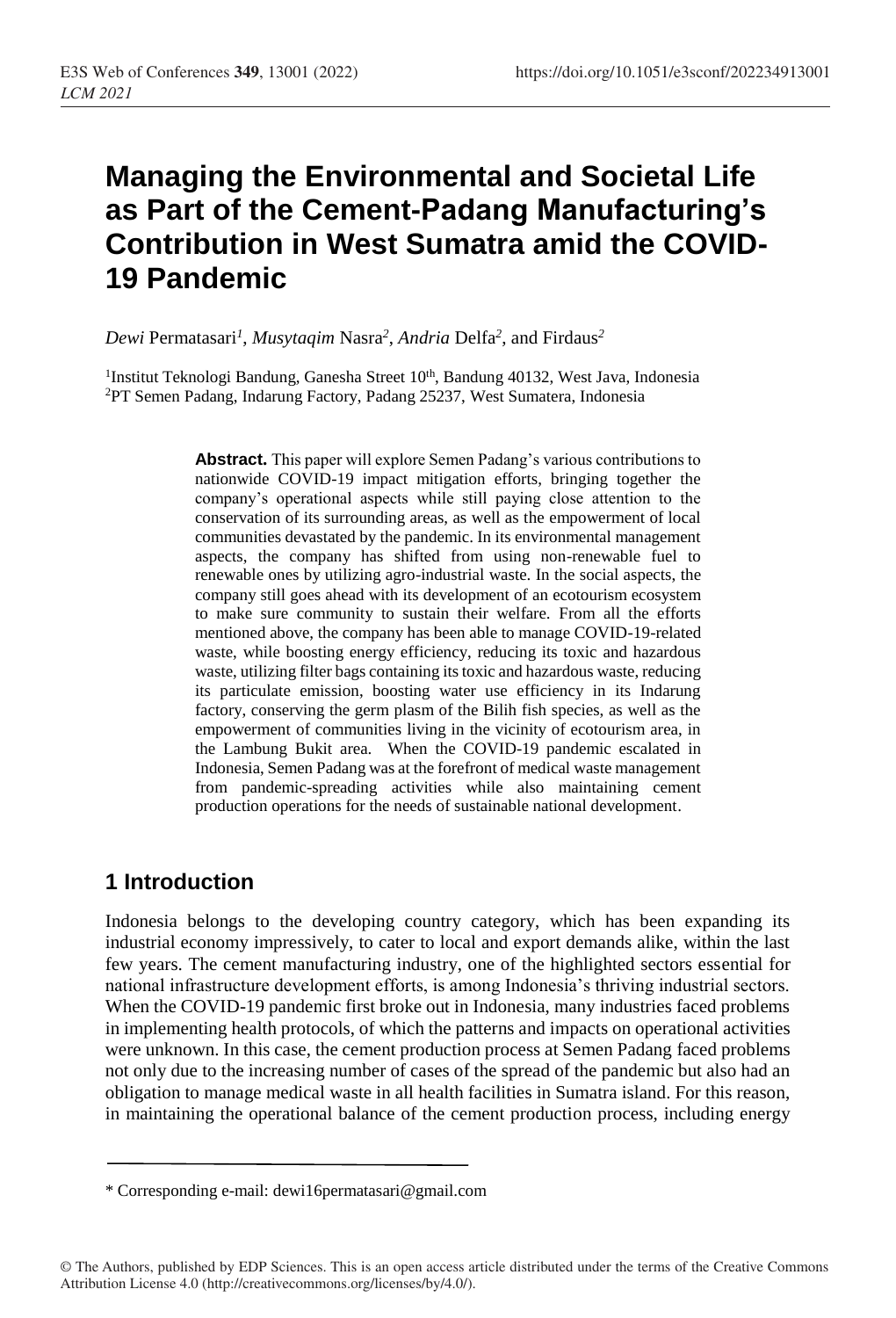and environmental management that supports sustainability, Semen Padang also implements non-natural disaster responses for the surrounding community. This is a big challenge for the industry, especially for Semen Padang, which is the oldest cement producer in Indonesia. They have undergone ups and downs in facing production challenges from time to time for more than a century.

The paper will emphasize more on the various aspects to mitigate the adverse environmental impacts of natural resources utilization by striving for energy and water use efficiency, bringing down emission, as well as reducing toxic and hazardous waste and other types of industrial waste. The focus of this paper is the discussion of Semen Padang's role in maintaining operational and economic continuity, social and environmental sustainability in the midst of the COVID-19 pandemic, which is a challenge in emergency response and nonnatural disasters. This paper focuses on a successful program that has been implemented in the midst of the COVID-19 pandemic, especially in the early days of the pandemic outbreak in Sumatra island and particularly Padang. It has a broad impact, not only on the management of the production process but also on the surrounding community who have lost their livelihoods, not to mention the health condition due to virus transmission and continuing impact. Meanwhile, efforts on conserving endemic species in West Sumatra have also become a part of environmental sustainability program. Speaking of the social aspect of the corporate responsibility initiative, the company is also organizing various economic programs equipped with trainings to boost the local people's hard- and soft-skills so that they can thrive in the labor market and improve their economic welfare that way. The programs are expected to seek to help these people attain economic independence in the future.

#### **2 Overview of Semen Padang's Business and Its Contribution to National Pandemic Management Efforts**

This paper measures the contribution of Semen Padang both to energy management and the operational environment during the pandemic, and also to the management of medical waste from various health facilities in Sumatra island to prevent environmental pollution and the spread of advanced diseases. In addition, there is also support for community empowerment in facing the COVID-19 pandemic to help individuals in surviving these difficult times. Semen Padang, has an operational base in Padang, the capital city of West Sumatra (see Fig. 1), established in 1910 as the first cement factory in Southeast Asia [1].



**Fig. 1.** Semen Padang's factory is the oldest cement factory in Indonesia since 1910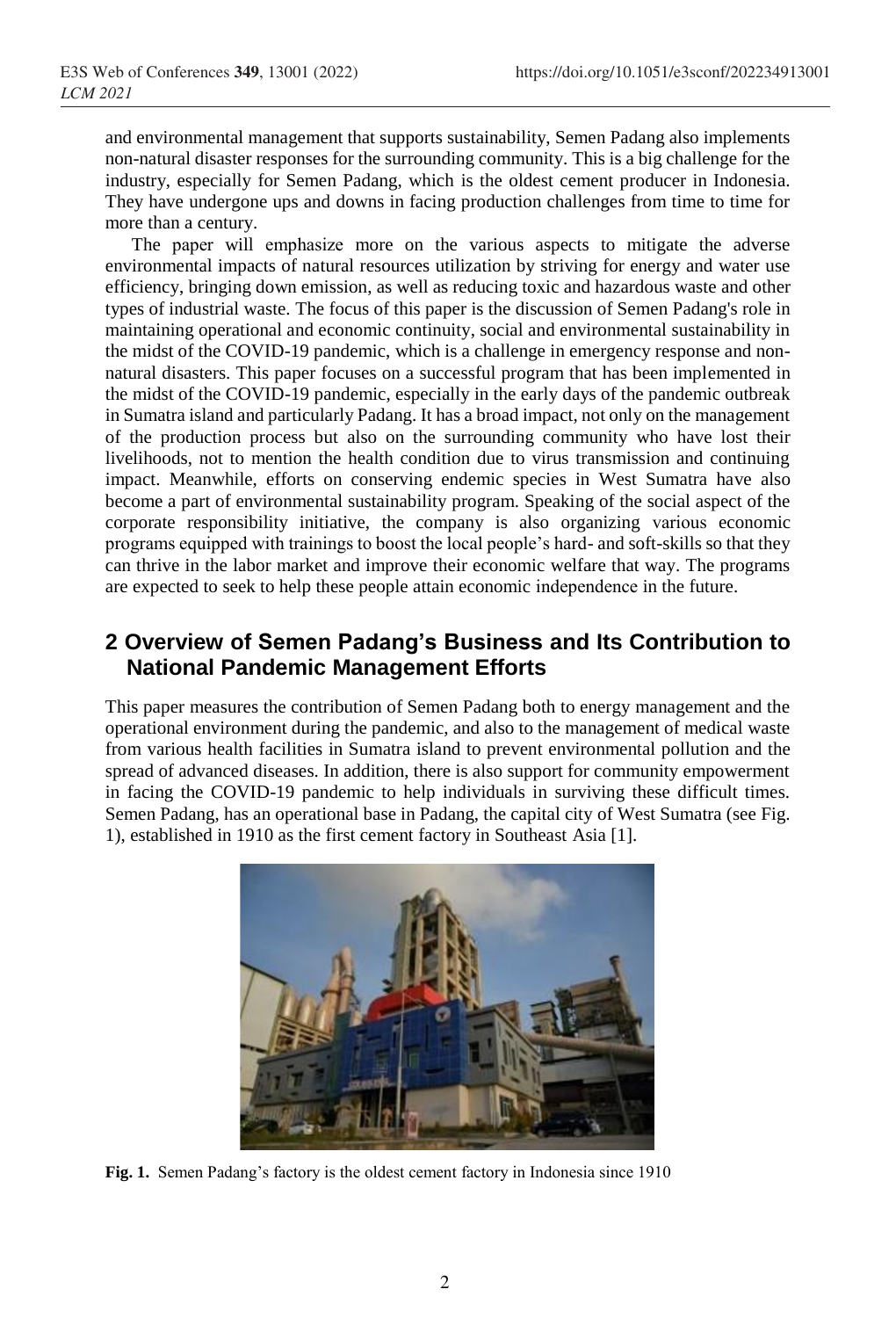Semen Padang's contributions to the cause include sorting out COVID-19-related medical waste in various regions across Indonesia, especially in the Sumatra island, in adherence to the terms and conditions which come with the government permit. Furthermore, it also provides assistance to local communities in the vicinity of its operations which have been impacted by the pandemic. As per May 2020, Semen Padang's cumulative support to the national pandemic mitigation efforts [2] can be seen in Table 1.

**Table 1.** Semen Padang's cumulative support to the pandemic mitigation efforts (the support consists of medical devices, medicines, and food. The quantity describes the number of beneficiaries in each area)

| N <sub>0</sub> | Location                           | <b>Qty Support of Basic</b><br><b>Needs</b> |
|----------------|------------------------------------|---------------------------------------------|
| 1              | Forum Nagari - Batu Gadang         | 384                                         |
| 2              | Forum Nagari - Bandar Buek         | 594                                         |
| 3              | Forum Nagari - Baringin            | 235                                         |
| 4              | Forum Nagari - Tarantang           | 263                                         |
| 5              | Forum Nagari - Padang Besi         | 336                                         |
| 6              | Forum Nagari - Koto Lalang         | 527                                         |
| 7              | Forum Nagari - Indarung            | 362                                         |
| 8              | Forum Nagari - Limau Manis Selatan | 686                                         |
| 9              | Forum Nagari - Limau Manis         | 441                                         |
| 10             | Forum Nagari - Koto Lua            | 331                                         |
| 11             | Forum Nagari - Lambung Bukit       | 459                                         |
| 12             | Forum Nagari - Pampangan           | 587                                         |
|                | Cumulative Support on May          | 5205                                        |

# **3 Energy Efficiency Initiative: Substituting Coals with Industrial Waste from Palm Oil Manufacturing Activities to Power Industrial Operations**

This program substitutes coal with industrial waste from palm oil manufacturing activities to power its industrial operations; has been part of the global industry's efforts of discovering and utilizing alternative fuels to achieve energy efficiency. By making use of palm oil waste, which belongs to the oleochemical fuel category and spent bleaching earth waste type classified as hazardous, while utilizing alternative energy, it also manages its waste. Based on the Spent Bleaching Earth (SBE) testing results, palm oil waste has a caloric energy value between 2,100 and 2,600 kg, thus rendering them suitable for alternative energy utilization [3]. The program could boost energy efficiency by 136,645 GJ in 2020 when the pandemic began to spread in Sumatra island.

## **4 Emission Reduction: The Installation of Jet Pulse Filters in the Clinker Silo Indarung IV Factory Intermediate**

One of the innovations in this category is launching a Jet Pulse Filter to reduce emission branching in its Clinker Silo Indarung IV factory intermediate. The company has implemented this program out of its concern of the high volume of fugitive dust emission of its operations (seen in Fig. 2).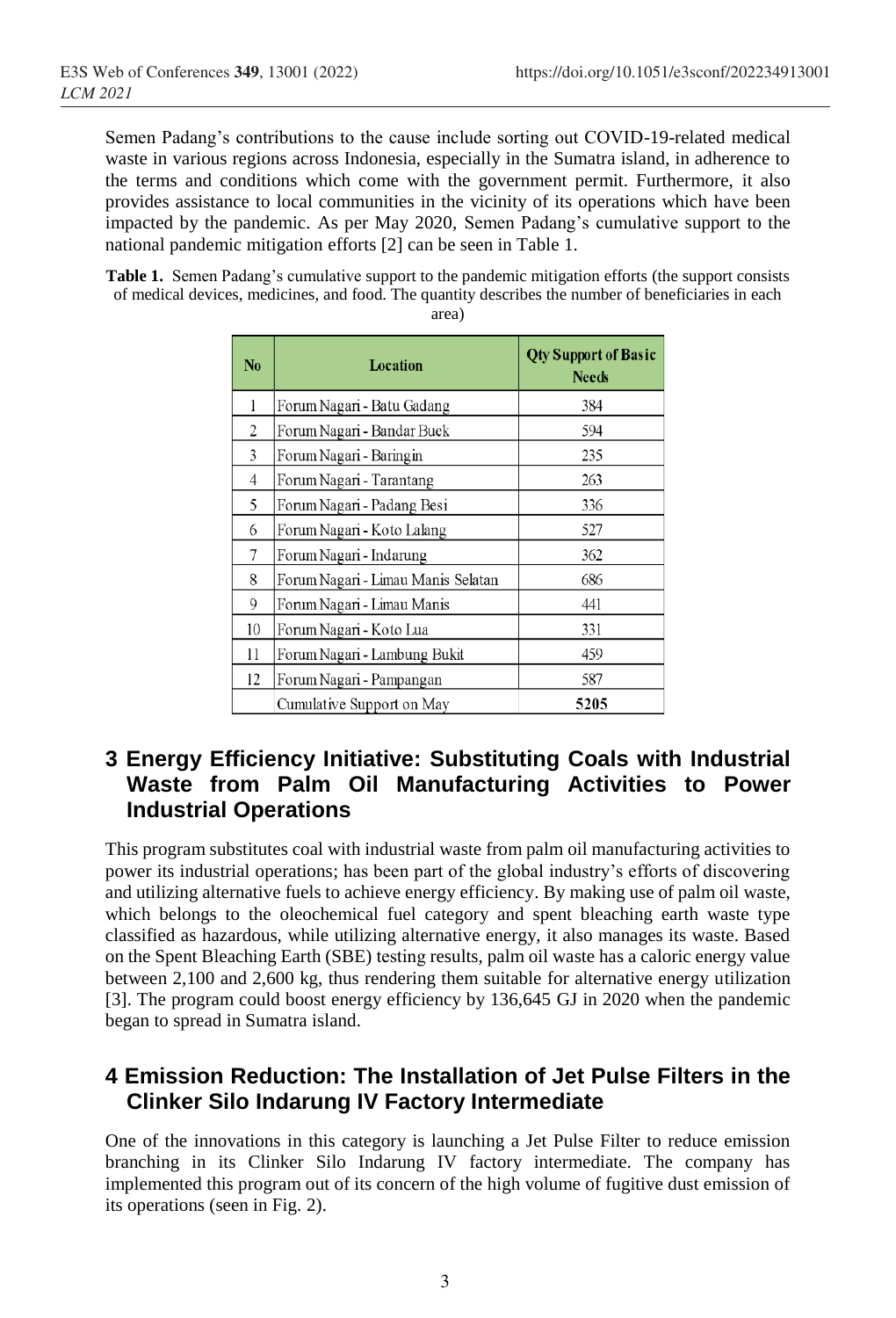

Fig. 2. Documentation of the company equipment's condition before and after the Semen Padang implements the Jet Pulse Filter in the Intermediate Clinker Silo Indarung IV

The company can boost the performance of its dust particulate vacuum cleaner, thereby reducing the maintenance time of the company's equipment while controlling dust emission worth 250 tons per year during 24 hours operation per day based on our estimated time in the field. To date, the innovation has succeeded in utilizing 90% of the total used filter cloth [4].

## **5 Hazardous Waste Management: Replacing Equipment Seal to Prevent Oil Spill in the Indarung VI System**

When we talk about hazardous waste, we need to be concerned about the oil spill [8] which happens in the Vertical Mill Roller 6R1M01 equipment. Oil spill could potentially trigger further waste management spillovers in the Raw Mill equipment located in the Indarung VI, which is mainly caused by a non-durable seal that is used to cover over the equipment. Therefore, the company needs to modify the equipment's seal, from using the Chesterton Seal to shifting to using the Split-type oil seal, which is more durable and stronger, thus could prevent spillovers (seen in Fig. 3).





**Fig. 3.** Oil spill in the raw mill area before and after the installation of the Split-type oil seal

The program turns out to be efficacious in preventing oil spills in the area, resulting in the oil consumption reduction in the Roller area worth nine to 38 liter per day [5]. This is very helpful to manage and utilize its toxic and hazardous waste-based resources.

#### **6 Solid Waste Management: Utilization of Used Cloth Filter Bags to Replace the Use of Single-Use Accordion Shield Cloth in the Indarung Plant's Packaging Activities**

Accordion is a part of the flux-filling, equipment that the company uses to load bulk cement into wagon trucks or trains. The company utilizes used cloth filter bags to replace the accordion's shield. The operation of the accordion is shown in Fig. 4.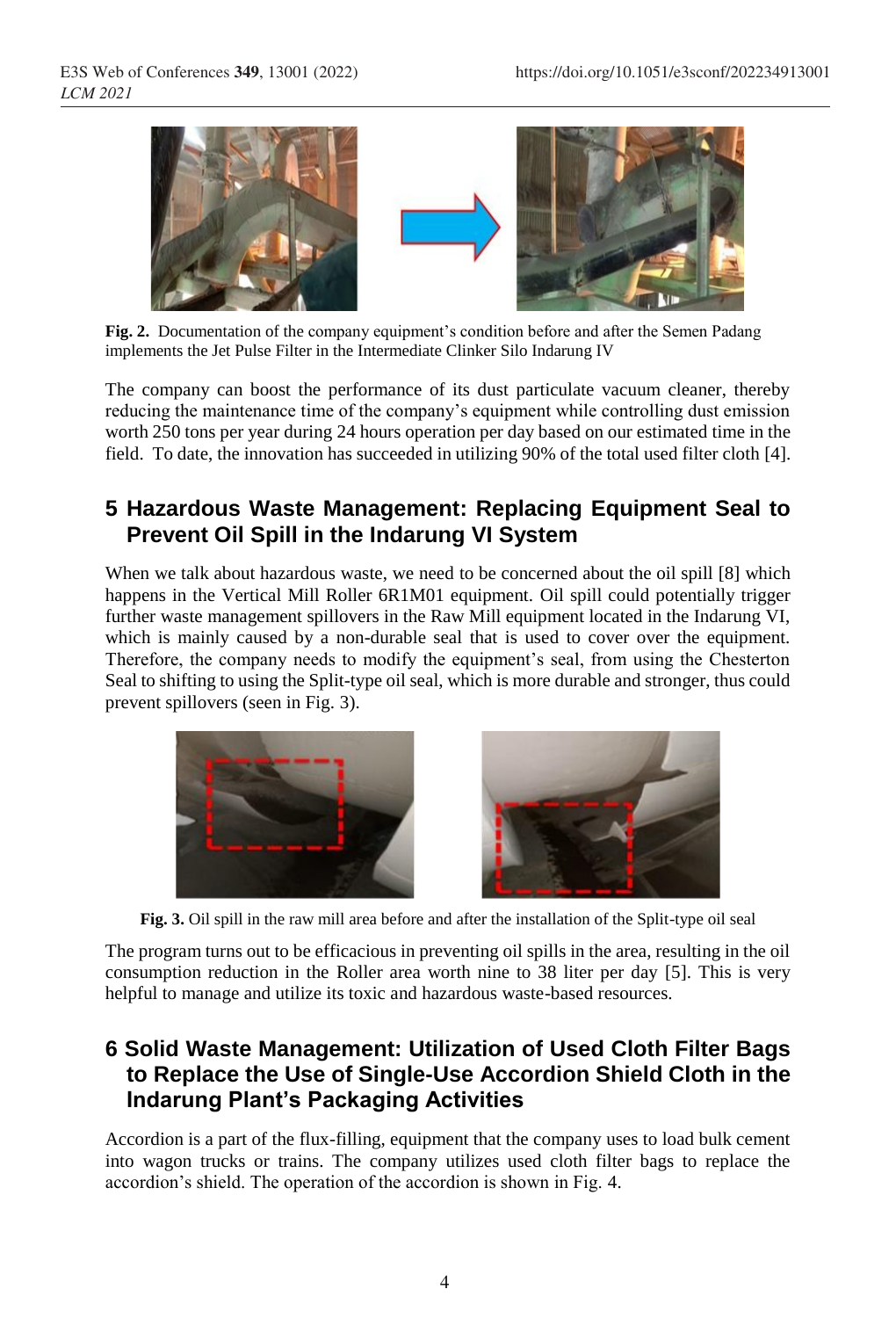

**Fig. 4.** Work diagram of accordions

The program has been successful in mitigating damages in its equipment as well as bringing down its spare part costs and minimizing disruptions of cement delivery process to its customers, therefore shortening the delivery time by 30 percent on average. Up until now, the innovation has used up about 430 kilograms (kg) of used cloth filter bags that the company has also used to shield the accordions of its train carriages, its cement silo and packing plant as well as its clinker [6].

## **7 Water Efficiency: Increasing Overflow Volume in Its GCT Tank to Fill the Tanks with Lower Elevation while Closing the Valve of Idle Equipment in the 2/3 Indarung Factory**

The company conducts its water efficiency program by flowing water through the force of gravitation from a high place (the Gas Conditioning Tower - GCT tank) to a low place. The company has also been optimizing its water efficiency programs by shutting the valve of its idle (non-active) equipment in its Indarung 2/3 factory (Fig. 5).



**Fig. 5.** Changes brought by the water efficiency program before (left) and after (right) the valve has been closed in the Indarung 2/3 factory water channel

The program has been shown to boost water efficiency to 50 percent [7]. Currently, the company is still assessing the overall effectiveness of the inspections of water utilization in the field.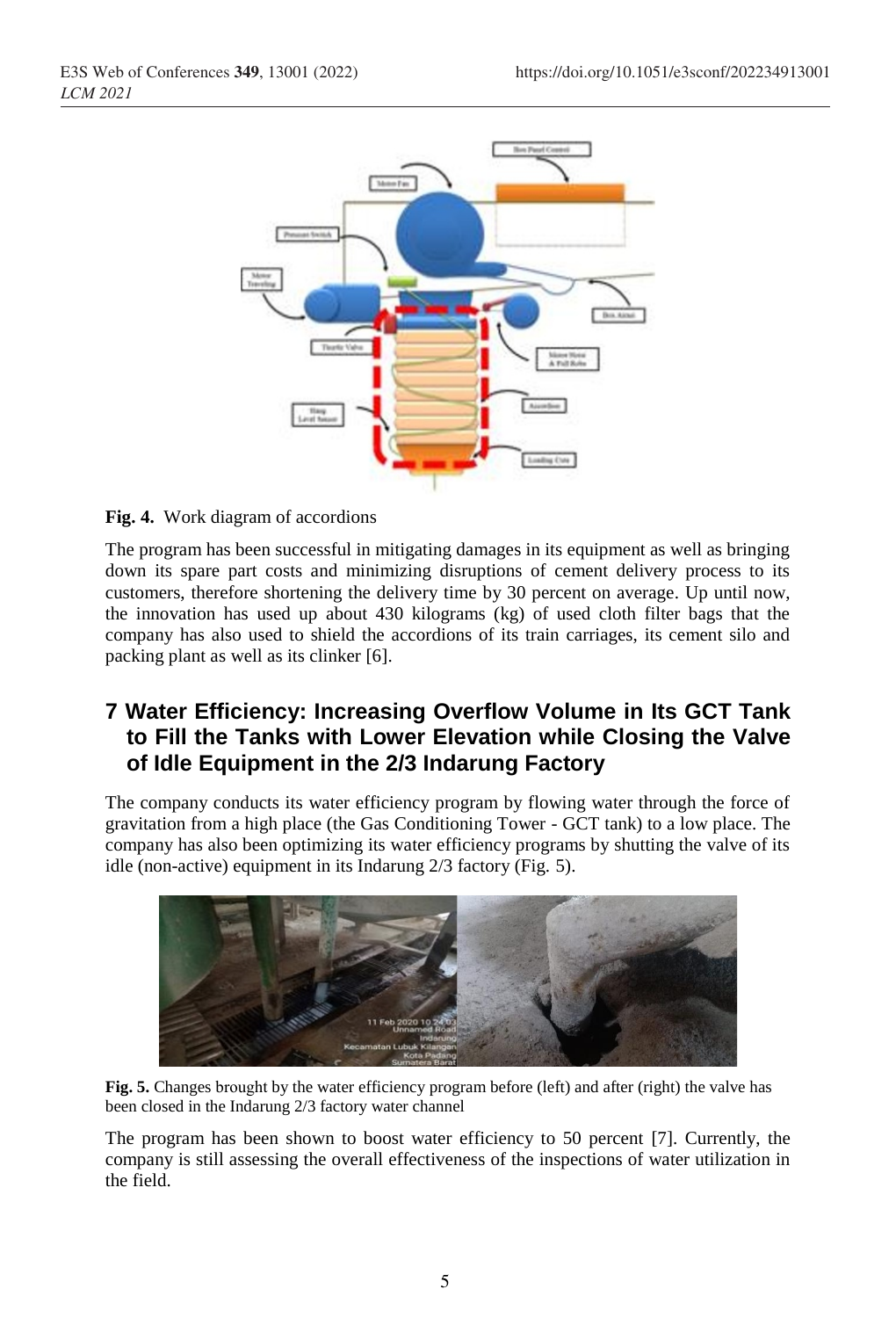### **8 Biodiversity Conservation: Redesigning Breeding Area for Endemic Fish Species for Re-Conservation Purposes in the Singkarak Lake**

The *Mystacoleucus padangensis Blkr.* Fish, called the *ikan bilih* using the local language, is a fish species endemic to the Singkarak lake. Entering this decade of the 2000s, the endemic fish population has started to decline due to non-selective catchment activities utilizing destructive catchment tools, which has caused more harm to the fish population. Semen Padang also attempts to conserve the endangered fish species by breeding the species ex-situ in a different habitat, before returning to their original habitat (see Fig. 6).



**Fig. 6**. A modified pool for *ikan bilih* breeding purposes in the Semen Padang compound

The conservation program's initial goal is to help these fishes survive and reproduce naturally in the conservation area, using at least 10 percent additional germ plasm from the fish species that will be disseminated in the pool [9].

# **9 Community Shared Value: Empowerment of Local People by Setting up a Heritage-Based Ecotourism Site in the Lambung Bukit Area**

Semen Padang company is attempting to involve locals in its corporate social responsibility programs, based upon the shared value principle, which can benefit both people as well as their surrounding environment. The Lambung Bukit community's ecotourism program is done by maximizing the potentials of the Batu Busuk natural panorama, which features crystal-clear, blue-colored rivers, supported by beautiful surroundings (see Fig. 7).



**Fig. 7.** The ecotourism activities of the Lambung Bukit community

Semen Padang was employing about 15 people to manage the area, since then the site has attracted more or less 3,600 tourists [10]. It has also planted about 1,000 trees around the